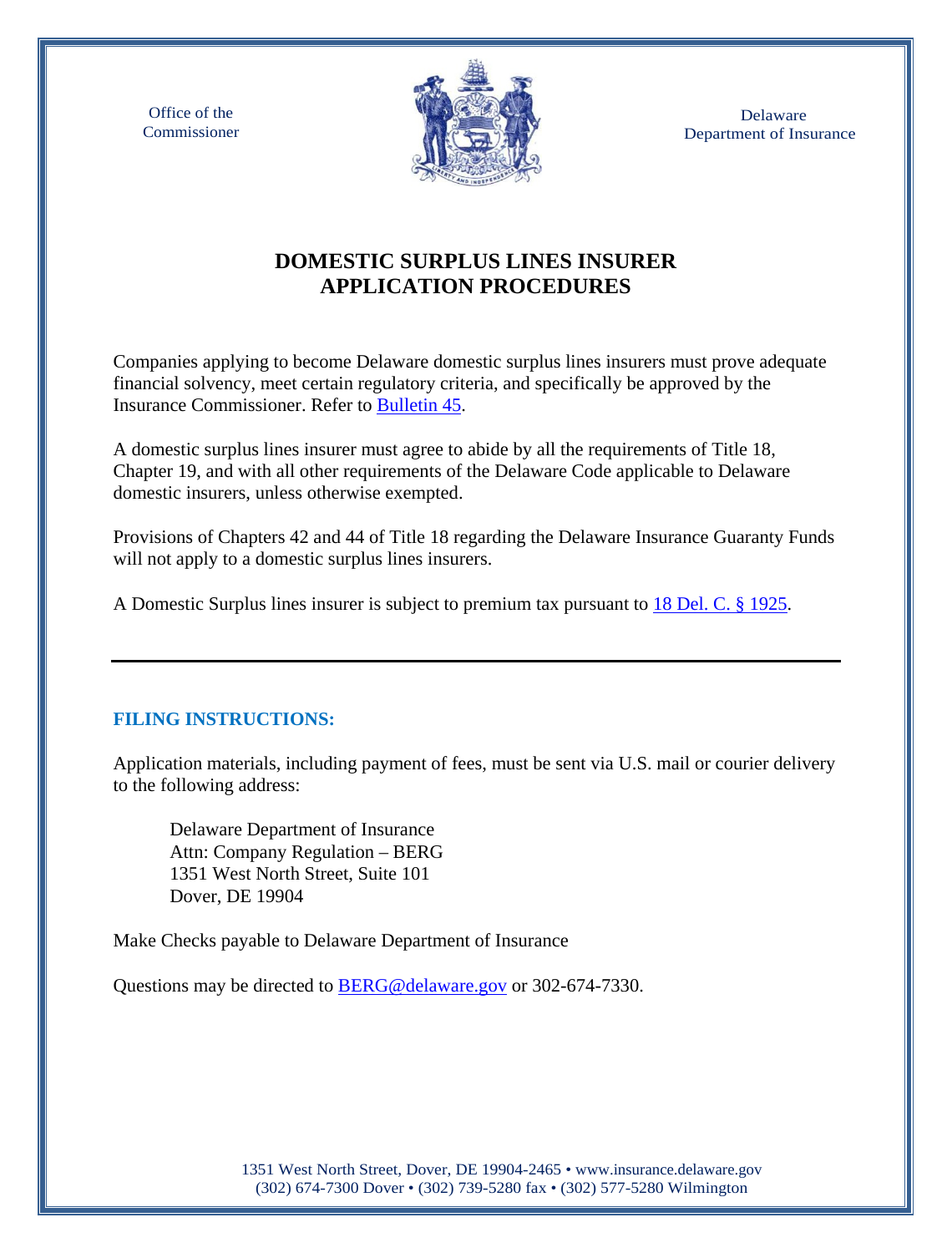## **APPLICATION PROCEDURES**

Companies that wish to become Delaware domestic surplus lines insurers must submit the following materials depending on the *company's current type*:

# **CURRENT DELAWARE DOMESTIC COMPANY-**

- 1. A cover letter declaring the company's intent to convert to a domestic surplus lines insurer.
- 2. A certified Board Resolution stating that the board is in agreement with the company's intent to convert to a domestic surplus lines insurer.
- 3. A Plan of Operations stating, at minimum, the types and classes of surplus lines insurance coverage(s) the company expects to offer.
- 4. An affidavit certifying that the Fifteen Million dollar (\$15,000,000) minimum capital and surplus requirement has been met pursuant to 18 *Del. C*[. § 1932](https://delcode.delaware.gov/title18/c019/sc03/index.shtml#1932)
- 5. An Affidavit attesting that the company does not currently have any admitted policies in place covering Delaware risks and does not intend to write any policies on an admitted basis in the future.
- 6. *IF APPLICABLE*: If lines of business are enumerated on the company's current Certificate of Incorporation, the company must amend its Certificate of Incorporation to remove the lines of business; since, as a DSLI, it may only write surplus lines business. The company must submit a copy of the amended Certificate of Incorporation, certified by the Division of Corporations.
- 7. **Upon approval** of the company's application for conversion to a DSLI, the company must **return its existing Certificate of Authority** for cancellation. A new Certificate of Authority will be issued to the company stating that it is admitted as a Delaware domestic surplus lines insurer. If the company cannot locate its existing Certificate of Authority, it must submit an Affidavit of Lost Certificate of Authority [\(UCAA Form 15\)](https://www.naic.org/documents/industry_ucaa_form15.pdf).
- 8. The following fees must be paid with the application:
	- \$100 Initial Surplus Lines Insurer Application fee.
	- \$100 Certificate of Authority fee.
	- *If applicable*: \$10 Amended Certificate of Incorporation fee.

1351 West North Street, Dover, DE 19904-2465 • [www.insurance.delaware.gov](http://www.insurance.delaware.gov/) (302) 674-7300 Dover • (302) 739-5280 fax • (302) 577-5280 Wilmington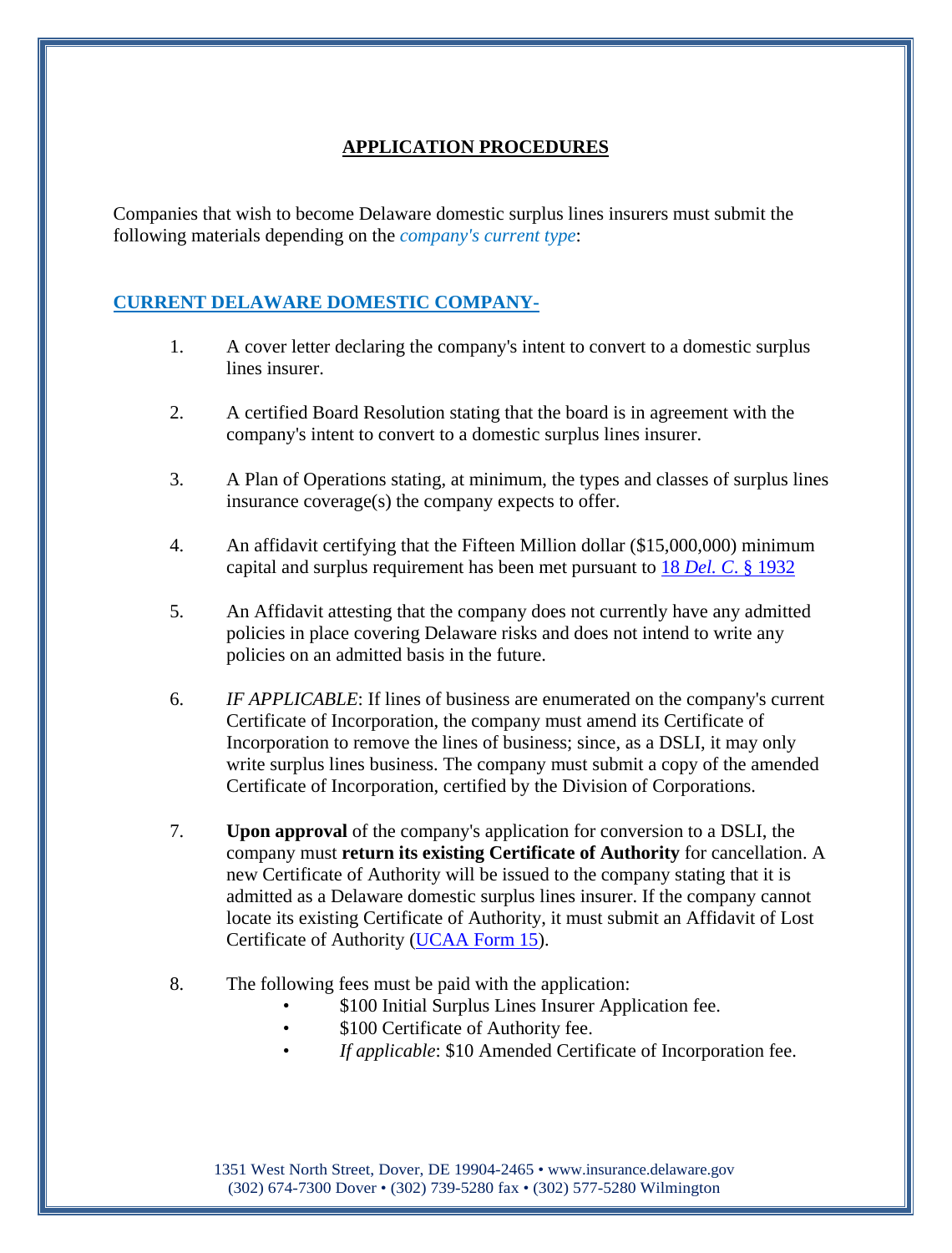#### **CURRENTLY A FOREIGN ADMITTED COMPANY SEEKING TO REDOMESTIC AS A DELAWARE DOMESTIC SURPLUS LINES INSURER:**

- 1. A cover letter declaring the company's intent to change its state of domicile and convert to a Delaware domestic surplus lines insurer.
- 2. A certified Board Resolution stating that the board is in agreement with the company's intent to change its state of domicile and convert to a domestic surplus lines insurer.
- 3. Completed [UCAA Primary Application,](https://www.naic.org/industry_ucaa.htm) including all applicable attachments.
- 4. The following State Specific application forms:
	- Delaware Domestic Surplus Lines Insurer Application Checklist.
	- Delaware [Form D-2](https://insurance.delaware.gov/wp-content/uploads/sites/15/2017/08/DesignationForRegulations_D2.pdf) Designation of Person to Receive Delaware Regulations, Bulletins, Directives, and Notices of Regulatory Proceedings.
- 5. The most recent quarterly or annual statement.
- 6. An Affidavit attesting that the company does not currently have any admitted policies in place covering Delaware risks and does not intend to write any policies on an admitted basis in the future.
- 7. Certified Articles or Certificate of Incorporation. **PLEASE NOTE**: If lines of business are enumerated on the company's current Certificate of lncorporation, the company must amend its Articles/Certificate of Incorporation to remove the lines of business; since, as a DSLI, it may only write surplus lines business. The company must submit a copy of the amended Articles/Certificate of Incorporation, certified by the Delaware Division of Corporations.
- 8. **Upon approval** of the company's application for conversion to a DSLI, the company must **return its existing Certificate of Authority** for cancellation. A new Certificate of Authority will be issued to the company stating that it is admitted as a Delaware domestic surplus lines insurer. If the company cannot locate its existing Certificate of Authority, it must submit an Affidavit of Lost Certificate of Authority [\(UCAA Form](https://www.naic.org/documents/industry_ucaa_form15.pdf) 15).
- 9. The following fees must be paid with the application:
	- \$100 Initial Surplus Lines Insurer Application fee.
	- \$1000 Company Redomestication Application fee.

1351 West North Street, Dover, DE 19904-2465 • [www.insurance.delaware.gov](http://www.insurance.delaware.gov/) (302) 674-7300 Dover • (302) 739-5280 fax • (302) 577-5280 Wilmington